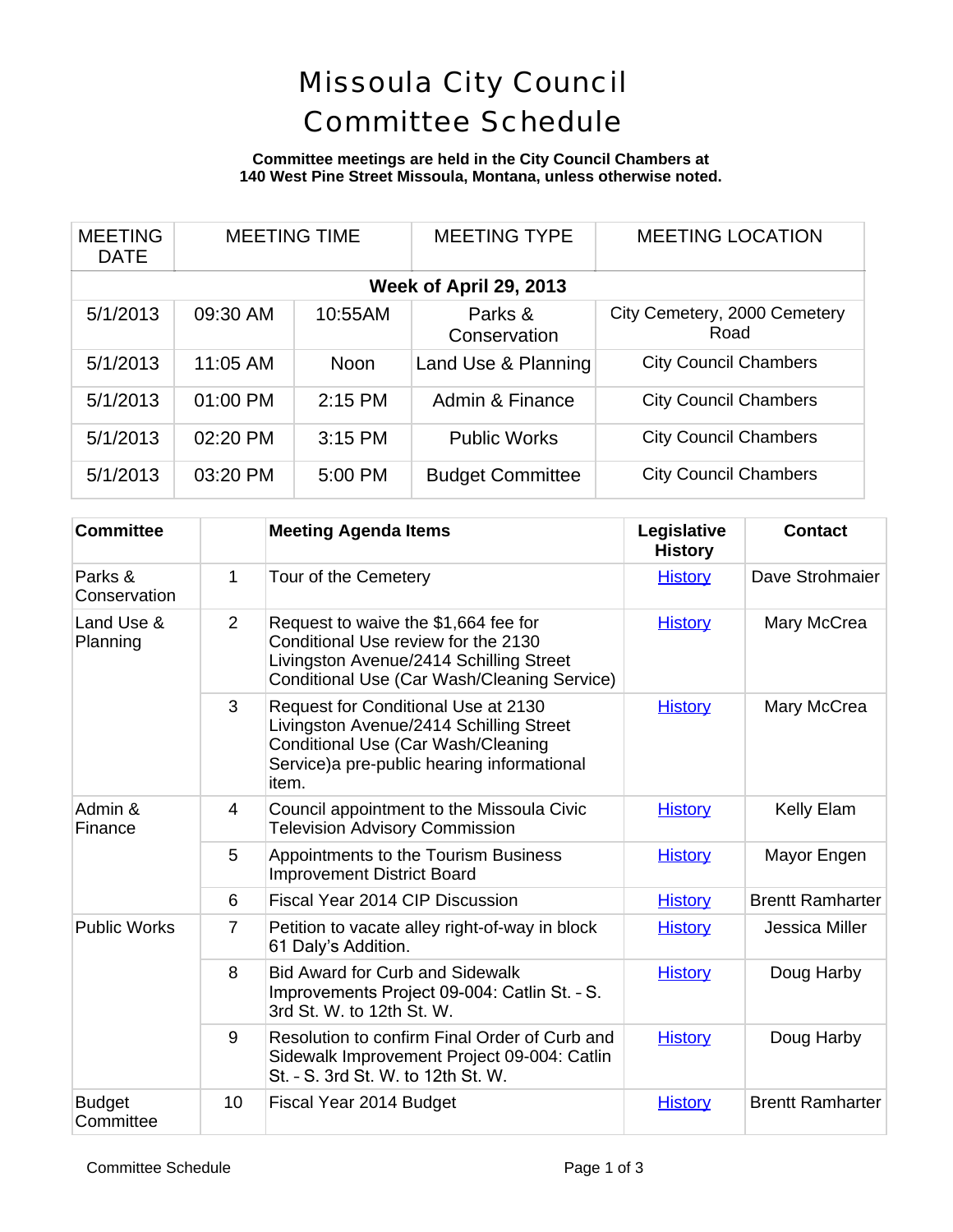## Missoula City Council Committee Schedule

**Committee meetings are held in the City Council Chambers at 140 West Pine Street Missoula, Montana, unless otherwise noted.**

*The following items have been referred to City Council committees, but the committees will not discuss them in the coming week:*

| <b>Committee</b>        |                | <b>Held Meeting Agenda Items</b>                                                                                                                                                                                           | Legislative<br><b>History</b> | <b>Contact</b>        |
|-------------------------|----------------|----------------------------------------------------------------------------------------------------------------------------------------------------------------------------------------------------------------------------|-------------------------------|-----------------------|
| Admin &<br>Finance      | 1              | Discussion of Remote Attendance or Proxy<br>Voting                                                                                                                                                                         | <b>History</b>                | <b>Caitlin Copple</b> |
|                         | 2              | Journal vouchers                                                                                                                                                                                                           | <b>History</b>                |                       |
|                         | 3              | Budget transfers.                                                                                                                                                                                                          | <b>History</b>                |                       |
|                         | 4              | Review the City's current policy for charging<br>the public for various City-produced<br>documents.                                                                                                                        | <b>History</b>                | Dave Strohmaier       |
|                         | 5              | Disposition of surplus City land.                                                                                                                                                                                          | <b>History</b>                | Nancy Harte           |
|                         | 6              | <b>Whistle Blower Policy</b>                                                                                                                                                                                               | <b>History</b>                | <b>Adam Hertz</b>     |
| Parks &<br>Conservation | $\overline{7}$ | Discuss the City's strategy to complete a<br>boundary survey of Greenough Park.                                                                                                                                            | <b>History</b>                | Dave Strohmaier       |
|                         | 8              | Agreement for lighting the Madison St.<br>Pedestrian Bridge                                                                                                                                                                | <b>History</b>                | Donna Gaukler         |
| Comm. of the<br>Whole   | 9              | Joint meeting of the Mayor, City Council and<br>County Commission; a facilitated quarterly<br>OPG review as directed in the Interlocal<br>Agreement.                                                                       | <b>History</b>                | Mayor Engen           |
|                         | 10             | Propose the City Council be a member unit of<br>the Missoula Chamber of Commerce.                                                                                                                                          | <b>History</b>                | <b>Dick Haines</b>    |
|                         | 11             | Update on Urban Renewal District III (URD III)                                                                                                                                                                             | <b>History</b>                | <b>Caitlin Copple</b> |
|                         | 12             | Updates from Council representatives on the<br>Health Board, Community Forum,<br><b>Transportation Policy Coordinating</b><br>Committee, other boards and commissions as<br>necessary. (Ongoing)                           | <b>History</b>                | Ongoing               |
| Land Use &<br>Planning  | 13             | Annexation, (see separate list at City Clerk's<br>Office for pending annexations) (Ongoing in<br>committee)                                                                                                                | <b>History</b>                |                       |
|                         | 14             | Amend Article 7. Error Corrections and<br>Adjustments to the subdivision regulations to<br>allow for restrictions or conditions placed on a<br>plat by the governing body to be amended or<br>removed by a future council. | <b>History</b>                | Jon Wilkins           |
|                         | 15             | Discussion of City planning issues with                                                                                                                                                                                    | <b>History</b>                | <b>Bob Jaffe</b>      |